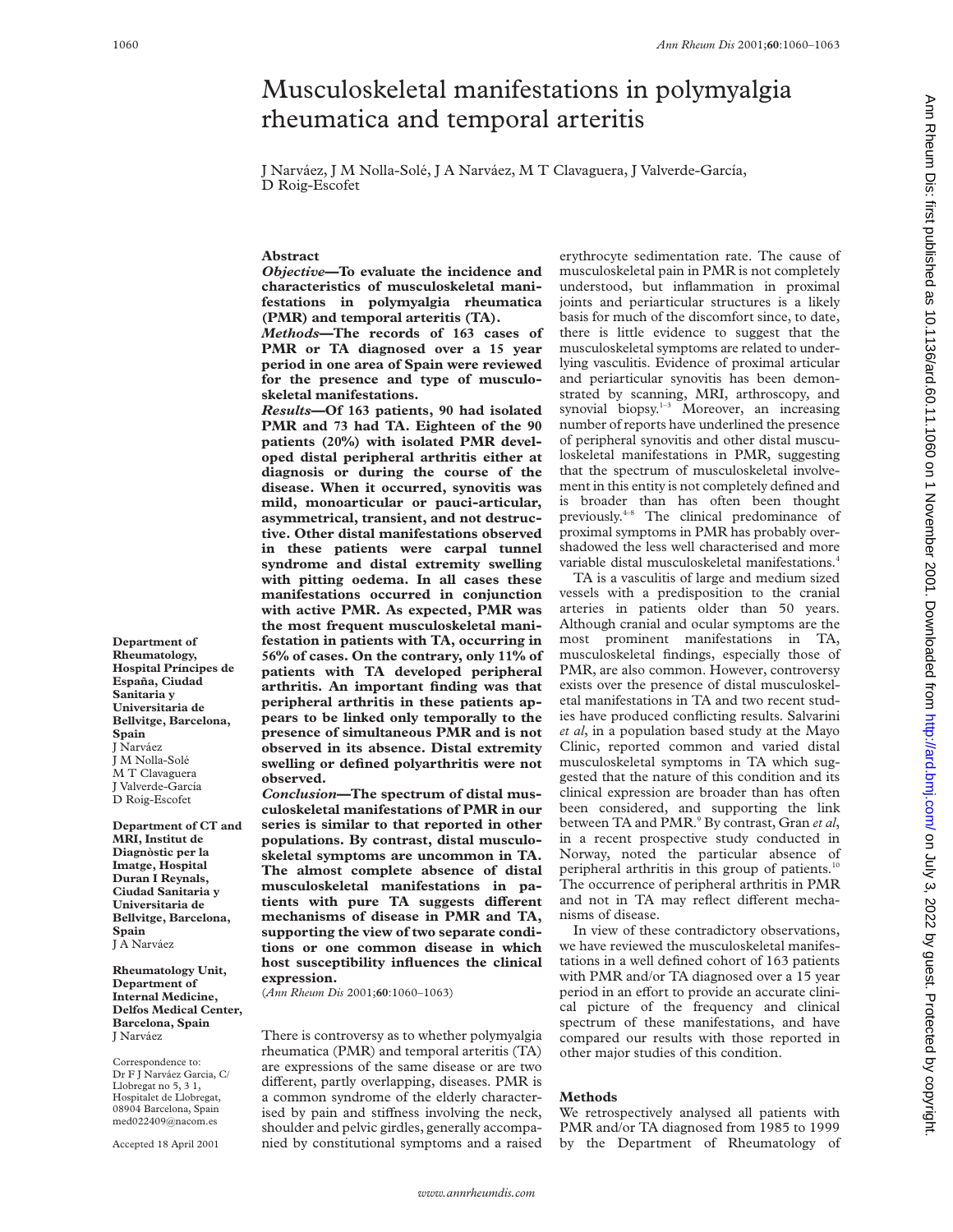*Table 1 Joints involved during 20 episodes of peripheral arthritis in 90 patients with isolated polymyalgia rheumatica (PMR) and during eight episodes of peripheral arthritis in 73 patients with temporal arteritis (TA)*

| <i>Foint</i>        | Isolated PMR | TA          |
|---------------------|--------------|-------------|
|                     |              |             |
| Knee                | 11(55%)      | $4(50\%)$   |
| Wrist               | 7(35%)       | $4(50\%)$   |
| Metacarpophalangeal | 5(25%)       | 2(25%)      |
| Proximal            |              |             |
| interphalangeal     | $3(20\%)$    |             |
| Elbow               | 1(5%)        | 2(25%)      |
| Sternoclavicular    | $2(10\%)$    | 2(25%)      |
| Ankle               |              | $1(12.5\%)$ |

Data are presented as number (%) of episodes.

Bellvitge Hospital, Barcelona, Spain. The diagnosis of PMR was based on the criteria proposed by Chuang *et al*. <sup>11</sup> Patients were considered to have PMR if they met these criteria and had a rapid and persistent response to corticosteroid treatment. The presence of other diseases that might explain the symptoms such as chronic infection, connective tissue diseases, or malignancy excluded the diagnosis of PMR. The diagnosis of TA was made according to the 1990 ACR criteria.<sup>12</sup> Patients were diagnosed as having TA if they had a positive artery biopsy specimen or, in cases with a negative biopsy or no biopsy, if they fulfilled the remaining four criteria and had a prompt and persistent response to corticosteroid treatment.

After diagnosis all selected patients underwent periodic examinations at the outpatient clinic until death or cessation of treatment and permanent disease remission. All patients were examined by a rheumatologist.

Inpatient and outpatient charts of all patients were reviewed comprehensively to obtain clinical, laboratory, and disease evolution data according to a specifically designed protocol. The end point of patient follow up was the date of the last clinic visit or the date of death. In all selected patients we recorded information on the presence and type of musculoskeletal manifestations, their relationship to the onset and course of the disease, and their response to treatment. We have not included in the study the presence of arthralgias since the high frequency of degenerative disease in this elderly population would make its interpretation difficult. We have also excluded those patients with peripheral arthritis in whom, after examination of joint fluid and/or radiological study, the symptoms could be related to crystal associated arthritis or severe osteoarthritis.

#### STATISTICAL ANALYSIS

A comparative study between patients with and without musculoskeletal manifestations was performed using the Student's *t* test for independent continuous variables or the Mann-Whitney U test when the assumption of normality was not realised. To analyse categorical data we performed the  $\chi^2$  test or the Fisher's exact test when the expected values were less than 5. Statistical significance was defined as  $p \le 0.05$ .

#### **Results**

From 1985 to 1999 inclusive a total of 163 patients (107 women) were diagnosed with TA and/or PMR. Of these, 73 had TA and 90 had isolated PMR. The mean (SD) age at time of diagnosis for all patients was 72 (8) years (range 51–89) and the mean duration of symptoms prior to the diagnosis was 2.7 (2.6) months. The main clinical features and laboratory data of most of these patients have been extensively reported elsewhere.<sup>13</sup>

#### PATIENTS WITH ISOLATED PMR

Eighteen of the 90 patients (20%) with pure PMR developed clinically detectable peripheral synovitis in whom crystal arthritis and osteoarthritis were excluded. Table 1 lists the joints involved. These patients presented nondeforming monoarthritis or oligoarthritis involving mainly wrists and knees or, less frequently, the sternoclavicular joints, elbows, or some metacarpophalangeal (MCP) or proximal interphalangeal (PIP) joints. None of them developed defined polyarthritis during the study. All of the patients presented with peripheral manifestations at the time of diagnosis and only two of the 18 had a second episode of peripheral symptoms when PMR relapsed. None of these patients presented with peripheral manifestations while proximal symptoms of PMR were absent.

Synovitis was transient and mild, usually asymmetrical, and resolved completely after corticosteroid therapy was started or the prednisone dose was increased. Rheumatoid factor was negative in all cases. No erosive changes or juxta-articular osteoporosis were seen on plain radiographs of affected joints. Two patients (2%) with synovitis of the wrists referred symptoms of acute carpal tunnel syndrome. Finally, only one of the 18 patients (1%) developed distal symmetrical swelling of the upper limbs with pitting oedema over the dorsum of the hands and wrists concurrently with proximal PMR symptoms. In this patient MRI examination showed severe extensor tenosynovitis with peritendinous oedema, without evidence of concomitant wrist or hand joint synovitis. HLA B7 was negative. Corticosteroids were given and the swelling responded promptly. No residual contractures were observed.

#### PATIENTS WITH TEMPORAL ARTERITIS

Forty one of the 73 patients (56%) developed PMR at some time during the course of their TA. As in patients with pure PMR, shoulder pain was the most frequent feature being observed in 100% of the patients, while the hips and neck were less commonly affected.

In 33 patients PMR began concurrently (<1 month from the diagnosis of TA), in one PMR began at some time after TA was diagnosed as a result of one relapse, and in seven patients PMR began before TA. These seven patients were originally diagnosed as having isolated PMR because none presented with clinical evidence of TA (in none of them was a temporal artery biopsy specimen taken at the time of diagnosis). One suffered an arteritic recurrence 26 months after the end of a 29 month course of treatment. The remaining six experienced an arteritic relapse during the course of steroid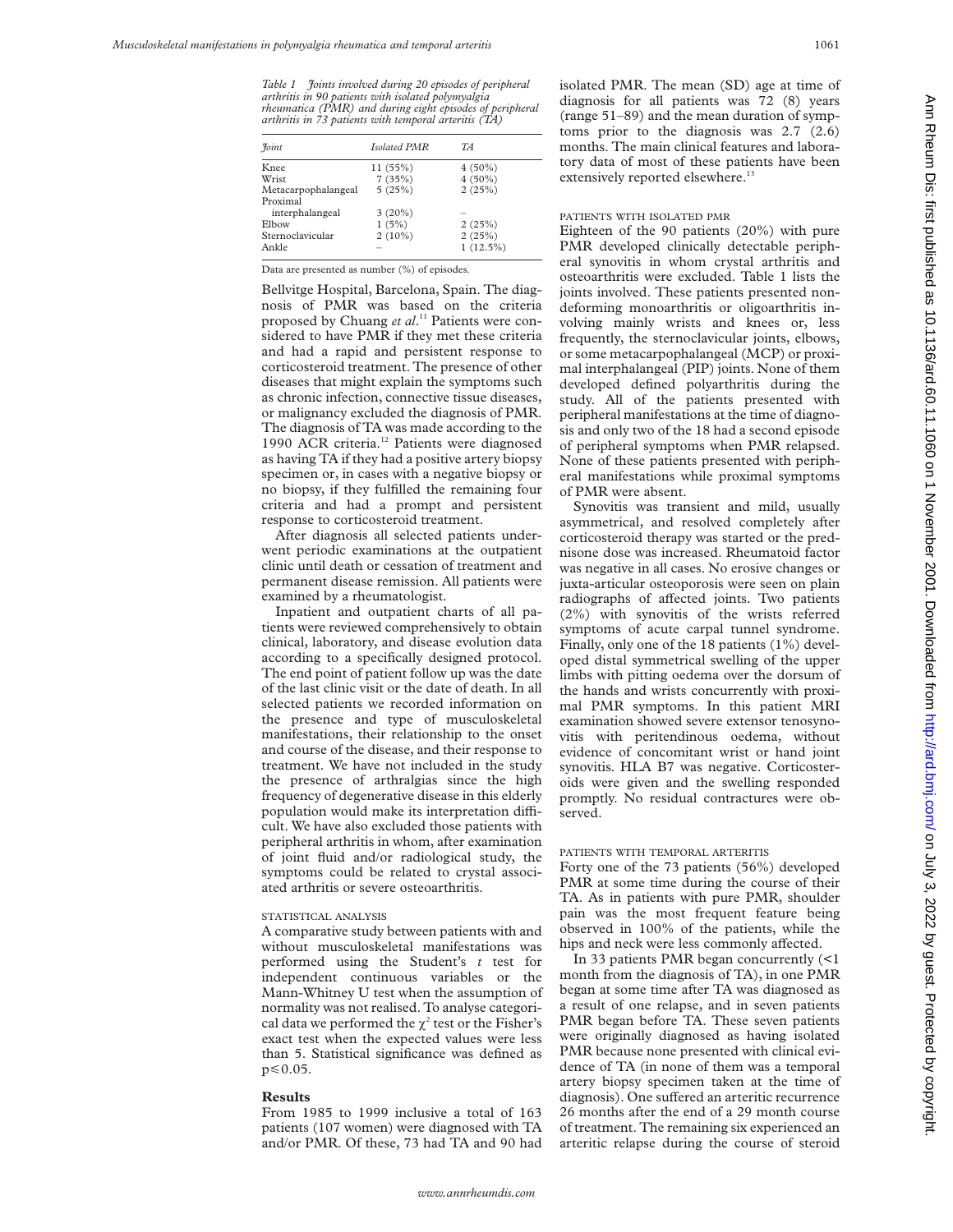*Table 2 Comparison between patients with and without distal musculoskeletal manifestations*

| (A) Patients with isolated PMR            | Patients with distal<br>musculoskeletal manifestations<br>$n=18(20%)$ | Patients without distal<br>musculoskeletal manifestations<br>$n=72(80%)$ | p Value   |
|-------------------------------------------|-----------------------------------------------------------------------|--------------------------------------------------------------------------|-----------|
| Mean (SD) age at onset of disease (years) | 71.3(9)                                                               | 71.8(8)                                                                  | NS.       |
| F:M ratio                                 | 12/6(2)                                                               | 46/26(1.8)                                                               | NS.       |
| Malaise/anorexia/weight loss              | $9(50\%)$                                                             | 40(55%)                                                                  | NS.       |
| Low grade fever                           | 1(6%)                                                                 | 6(8%)                                                                    | NS.       |
| Mean (SD) ESR (mm/h)                      | 72(23)                                                                | 74 (20)                                                                  | <b>NS</b> |
| Mean (SD) haemoglobin (g/l)               | 116(13)                                                               | 118(12)                                                                  | <b>NS</b> |
| Raised alkaline phosphatase               | 4(22%)                                                                | 12(17%)                                                                  | <b>NS</b> |
| Raised ALT/AST                            | $2(11\%)$                                                             | 6(8%)                                                                    | NS.       |
| (B) Patients with TA                      | Patients with musculoskeletal<br>manifestations $n=41$ (56%)          | Patients without<br>musculoskeletal manifestations<br>$n=32(44%)$        | p Value   |
| Mean (SD) age at onset of disease (years) | 71.4 (8)                                                              | 73(9)                                                                    | NS.       |
| F:M ratio                                 | 28/13(2.1)                                                            | 21/11(1.9)                                                               | <b>NS</b> |
| Headache                                  | 41 $(100\%)$                                                          | $32(100\%)$                                                              | NS.       |
| Abnormal temporal artery                  | 35 (85%)                                                              | 29 (90%)                                                                 | <b>NS</b> |
| Jaw claudication                          | $17(41\%)$                                                            | 8(25%)                                                                   | <b>NS</b> |
| Malaise/anorexia/weight loss              | 27(66%)                                                               | $19(59\%)$                                                               | <b>NS</b> |
| Fever                                     | 7(17%)                                                                | 2(6%)                                                                    | NS.       |
| Amaurosis fugax                           | 10(24%)                                                               | 4(12%)                                                                   | <b>NS</b> |
| Mean (SD) ESR (mm/h)                      | 91 (24)                                                               | 80 (21)                                                                  | <b>NS</b> |
| Mean (SD) haemoglobin (g/l)               | 110(13)                                                               | 115(14)                                                                  | NS.       |
| Raised alkaline phosphatase               | 10(24%)                                                               | 7(22%)                                                                   | <b>NS</b> |
| Raised ALT/AST                            | 5(12%)                                                                | 3(9%)                                                                    | <b>NS</b> |
|                                           |                                                                       |                                                                          |           |

PMR = polymyalgia rheumatica; TA = temporal arteritis; ESR = erythrocyte sedimentation rate; ALT/AST = alanine aminotransferase/aspartate aminotransferase;  $SD =$  standard deviation.

treatment (median time to relapse from initiation of therapy 26 (16) weeks). Relapses usually occurred during the tapering of the prednisone dose or as a consequence of an unauthorised discontinuation of treatment (n=1). In these seven cases arteritis was confirmed by a positive biopsy specimen.

Eight of the 73 patients with TA (11%) developed clinically detectable synovitis. Interestingly, all of these patients also had PMR. Table 1 lists the joints involved. In six a non-deforming, self-limited mono or asymmetrical oligoarthritis was observed, affecting mainly knees and wrists or, less frequently, elbows or some MCP or PIP joints. The remaining two patients presented with tenderness and mild swelling of both sternoclavicular joints. No erosive changes were seen on plain radiographs of the affected joints, although erosions in the sternoclavicular joints were confirmed by tomography in two patients. All of the eight patients developed peripheral manifestations concurrently with the time proximal PMR began. In all cases synovitis was transient and this manifestation resolved completely after corticosteroid treatment was started. Clinical symptoms suggesting carpal tunnel syndrome were observed in one patient (1%) with synovitis of the wrists. Distal extremity swelling, tenosynovitis, or defined polyarthritis were not observed in any patient.

# COMPARISONS BETWEEN PATIENTS WITH AND

WITHOUT MUSCULOSKELETAL MANIFESTATIONS At the time of diagnosis patients with PMR and distal musculoskeletal manifestations did not differ from those without these features. In comparing patients with TA and musculoskeletal symptoms with those without, we observed that the group with musculoskeletal findings seemed to have more severe disease characterised by a greater increase in erythrocyte

sedimentation rate, lower values of haemoglobin, and an increased incidence of constitutional symptoms, jaw claudication, and visual problems, although these differences were no longer statistically significant (table 2).

#### **Discussion**

There is considerable controversy regarding the frequency of peripheral synovitis in PMR since its reported incidence varies considerably, ranging from 6% to 60% in various series.<sup>4-7</sup> These discrepancies may be attributed to the variable use of different diagnostic criteria for PMR (with important selection bias in the ascertainment of PMR cases), the definition of synovitis (which has been equated with arthralgia in some studies), and difficulty in the interpretation of scans and radiographs due to coexisting degenerative disease. In our series, 20% of patients with isolated PMR developed clinically detectable peripheral arthritis either at diagnosis or during the course of the disease. This percentage is very similar to those reported in previous observations.457 In all of these cases peripheral synovitis occurred in conjunction with active PMR, particularly at its onset or, less frequently, during a relapse. The data suggest that synovitis is not uncommon in PMR, and seems to be a main contributing factor to many of the symptoms seen in patients with this condition. When it occurred, synovitis presented as mono or asymmetrical oligoarthritis involving mainly wrists and knees. Unlike rheumatoid arthritis, synovitis was transient and mild, non-deforming, and resolved completely after corticosteroid treatment was started or the prednisone dose was increased. None of the patients developed defined polyarthritis. Rheumatoid factor was negative in all cases. No erosive changes or juxta-articular osteoporosis were seen on plain radiographs of affected joints. Although it has been suggested that the presence of peripheral